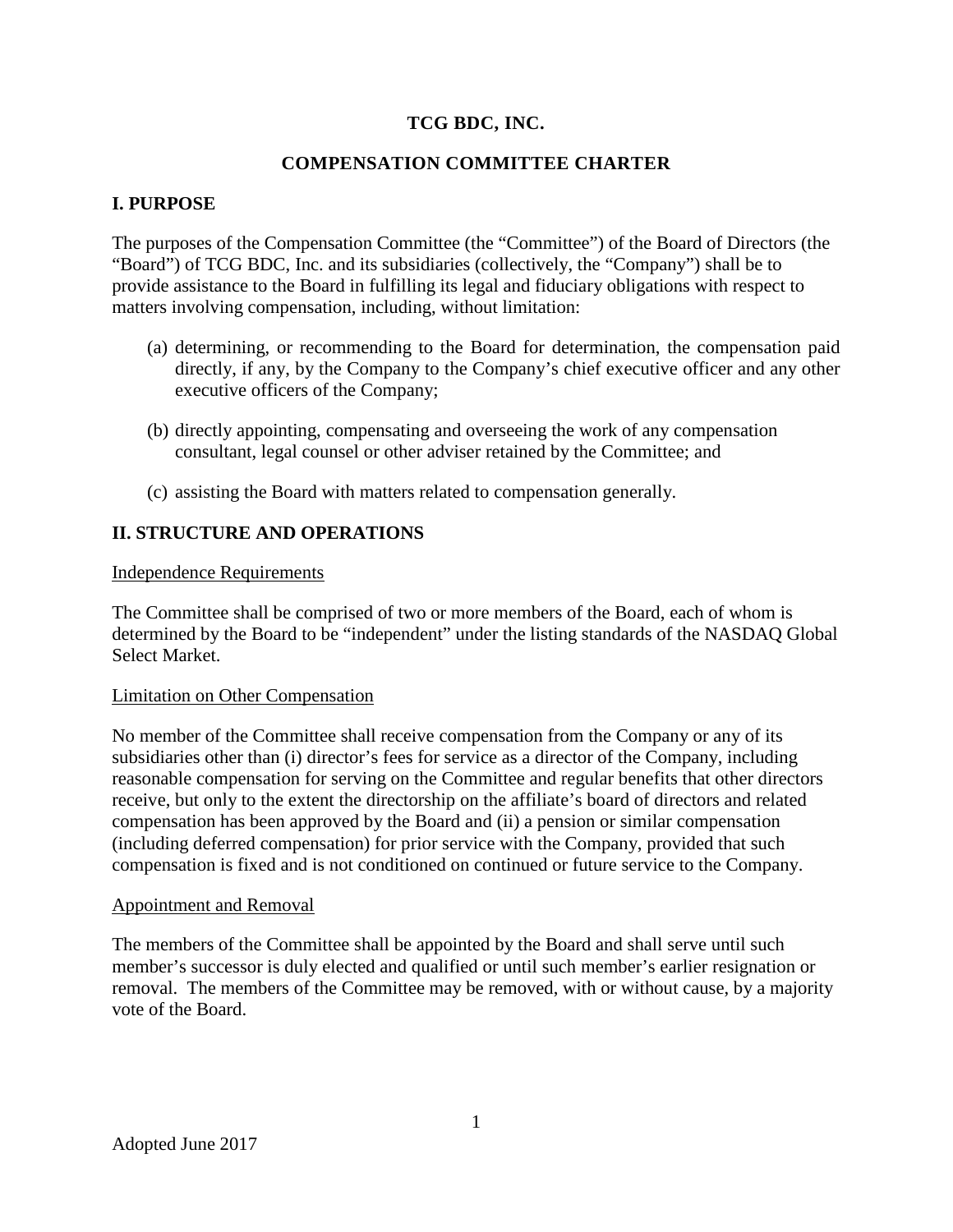## Chairman

Unless a chairman of the Committee (the "Chairman") is elected by the full Board, the members of the Committee may designate a Chairman by the majority vote of the full Committee membership. The Chairman will chair all regular sessions of the Committee and set the agendas for Committee meetings.

### Subcommittees

The Committee may form subcommittees for any purpose that the Committee deems appropriate and may delegate to such subcommittees such power and authority as the Committee deems appropriate.

## **III. MEETINGS**

The Committee shall meet at least once per year, or more frequently as circumstances dictate. At all meetings of the Committee, a majority of the members shall constitute a quorum for the transaction of business and the act of a majority of Committee members at any meeting at which there is a quorum shall be an act of the Committee. Any matter that is put to a vote which results in a tie shall be decided by the Chairman of the Committee. The Chairman or any member of the Committee may call meetings of the Committee. All meetings of the Committee may be held telephonically.

In addition, the Committee may invite to its meetings, or communicate with, any director, officer or employee of the Company and such other persons as it deems appropriate in order to carry out its responsibilities, provided that no executive officer of the Company may attend that portion of any meeting where such executive's compensation is deliberated or voted upon. The Committee may also exclude from its meetings any persons it deems appropriate in order to carry out its responsibilities.

# **IV. RESPONSIBILITIES**

### **Overview**

The following functions shall be the common recurring activities of the Committee in carrying out its responsibilities outlined in Section I of this Charter. These functions should serve as a guide with the understanding that the Committee may carry out additional functions and adopt additional policies and procedures as may be appropriate in light of changing business, legislative, regulatory, legal or other conditions. These functions are the sole responsibility of the Committee and may not be allocated to a different committee, other than a sub-committee of the Committee. The Committee shall also carry out any other responsibilities delegated to it by the Board from time to time related to the purposes of the Committee outlined in Section I of this Charter.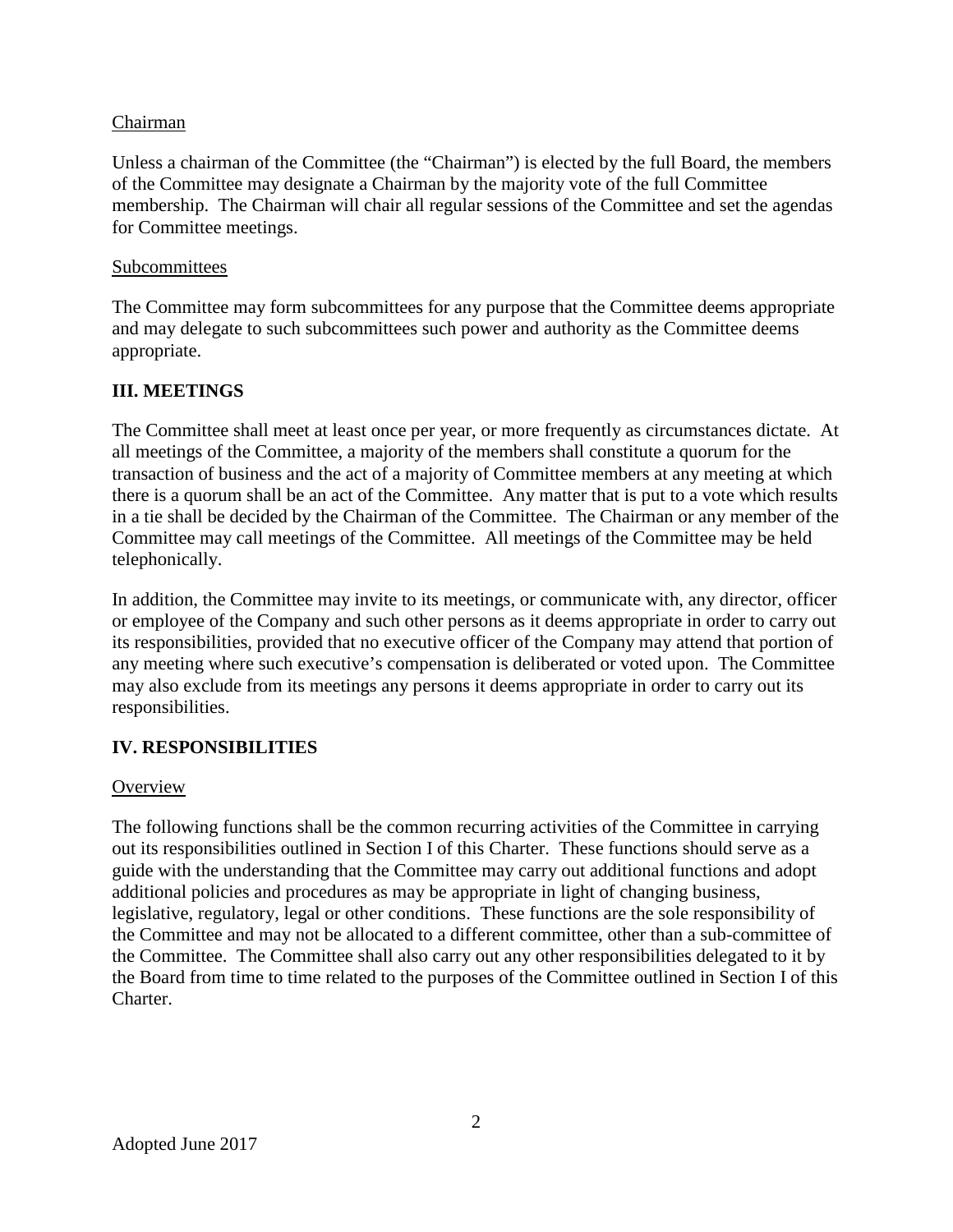## Executive Compensation

1. While the Company does not currently directly pay compensation to its executive officers and does not anticipate directly paying compensation to its executive officers, the Committee shall determine, or recommend to the Board for determination, any compensation paid directly by the Company to the Company's chief executive officer and any other executive officers.

2. If applicable, the Committee shall:

- (i) review the Compensation Discussion and Analysis section proposed for inclusion in the Company's Annual Report on Form 10-K and annual proxy statement and the related tabular and other disclosures about director and executive compensation;
- (ii) discuss the Compensation Discussion and Analysis section with management and recommend to the Board whether such section should be included in such Annual Report and proxy statement; and
- (iii) furnish for inclusion in such Annual Report and proxy statement its report with respect to such discussion and recommendation as required by applicable law.

## Preparation of Reports

3. Report regularly to the Board of Directors:

- (i) with respect to such matters as are relevant to the Committee's discharge of its responsibilities; and
- (ii) with respect to such recommendations as the Committee may deem appropriate.

The report to the Board may be written or take the form of an oral report by the Chairman or any other member of the Committee designated by the Committee to make such report.

4. Maintain minutes or other records of meetings and activities of the Committee.

### Outside Advisors and Funding

5. The Committee shall have the authority, to the extent the Committee deems necessary or appropriate in its sole discretion to carry out its responsibilities:

- (i) to retain or obtain the advice of a compensation consultant, legal counsel or other adviser; and
- (ii) to determine appropriate funding, to be provided by the Company, for payment of reasonable compensation to a compensation consultant, legal counsel or any other adviser retained by the Committee.